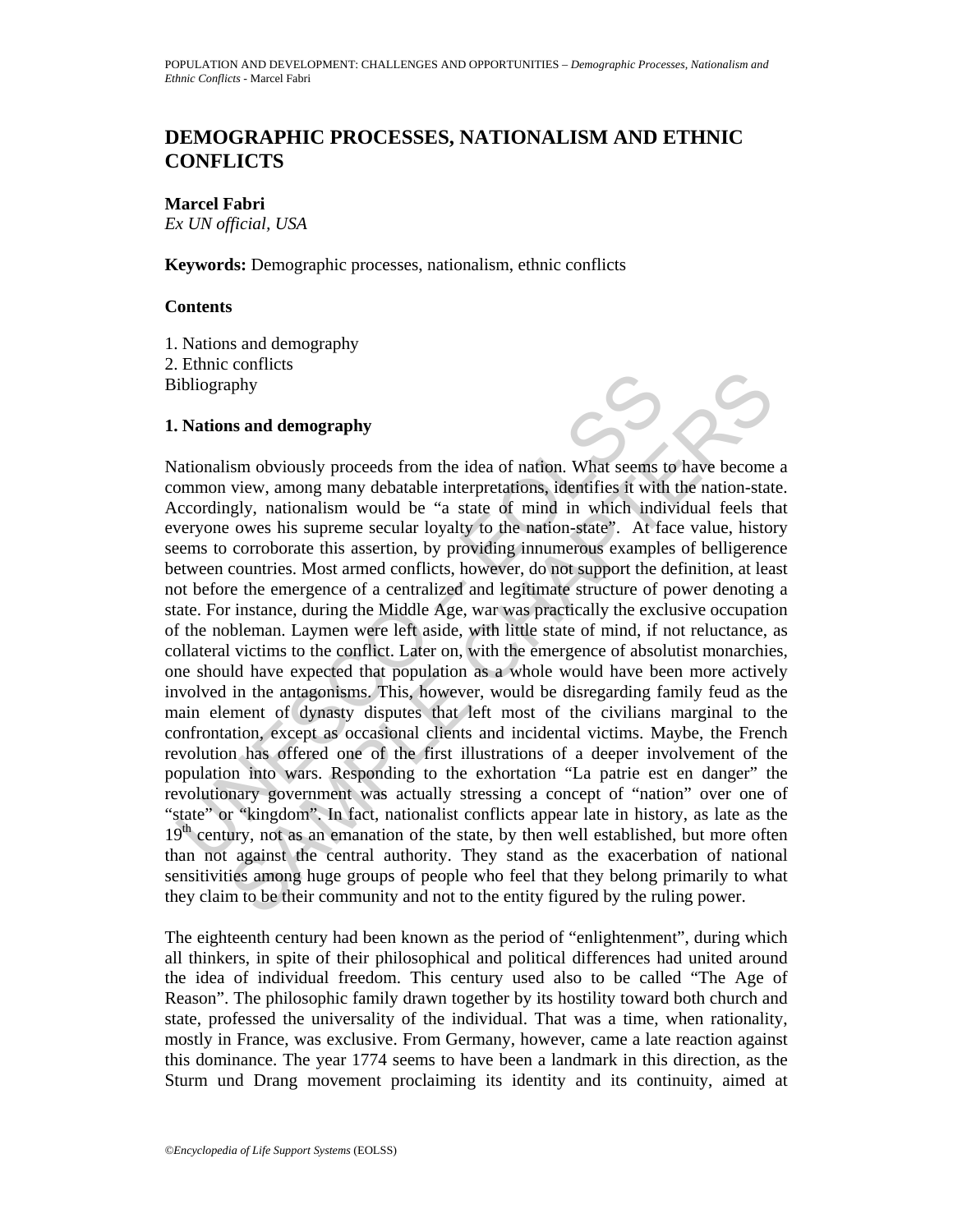emancipating the German literature from the predominant French culture. That same year, when Mozart produced the very first opera in German language, *Die Entfürung aus dem Serail* (The Seraglio), Herder published his important book: *Auch eine Philosophie der Geshichte (Another Philosophy of History).* Operating a retreat from rationalism, he asserted the primacy of the irrational and rehabilitated religion, while emphasizing individualism, but not on the basis of universalism that he was attacking. The human being was no more an abstract individual, but with his peculiarities a product of his cultural community. Herder contended that all cultures are specific and equal in rights implying, therefore, "collective individuals". These must be taken as a whole. He so laid the basis of the ethnic theory of nationalities where the individual identity is conferred by the group to which he belongs, as his condition is determined by "what he is" and not "what he selects", contrary to the French conception that Renan expressed many decades later : "La nation est un plebiscite quotidien" (a daily resolution).

xpressed many decades later : "La nation est un plebiscite que<br>solution).<br>Ven when the "nation"as a cultural unit coincides with the "state", sh<br>me territory, the rise of a national feeling among the people is not n<br>the in Even when the "nation"as a cultural unit coincides with the "state", sharing strictly the same territory, the rise of a national feeling among the people is not necessarily bound to the instituted authority. While at times a spontaneous display of allegiance strengthening the cohesion of the people, nationalism may adversely express an opposition to the sovereign power either as a manifestation that encompasses the whole country or as a claim originated by a distinct group. As a community perceives the singular amalgam of cultural and physical traits that it acknowledges as its own, it identifies similarly the "other" group as distinctive and naturally hostile. Hence, principles which build a nation are unrelated to those that rule the state. National feelings are not bound to administrative stipulation evidenced by official documents as is citizenship. They flow out of the group or of individuals as a place of the mind.

d many decades later : "La nation est un plebiscite quotidien" (a dail<br>n).<br>men the "nation"as a cultural unit coincides with the "state", sharing strictly the<br>intyry, the rise of a national feeling among the people is not For example, two people run across in the New York subway. The man, though American born and a US citizen, is acquainted with Romania, by his father who immigrated from Bucharest and by his mother who came from Bessarabia, a former province of Romania, now federated to Russia. He still speaks the language and so does the woman who is a visitor from the new Republic of Moldavia (Bessarabia). She has some difficulty with her English. The man helps her. They discover that they both speak Romanian and they feel that, though foreign to each other, they belong to some cultural entity. He has the reminiscence of past told stories. From her part, she brings a vivid knowledge of the old country. For a while, they can imagine that they have common recollections quite distinct from their present environment and that they belong to the same background. This so far circumscribes a national feeling, which has nothing to do with their respective citizenship.

The fact that two people can feel that they belong to an extensive community implies that, without knowing each others, members of this community experience the same feeling, which has little to do with their official identity. This was so well perceived by some government, that in multiethnic states as Yugoslavia and the former USSR, for instance, a distinction was made between citizenship and nationality on the passport that bore a stamp specifying the national origin : Serb or Croat, and in USSR, Russian, Ukrainian, Armenian, Uzbek,....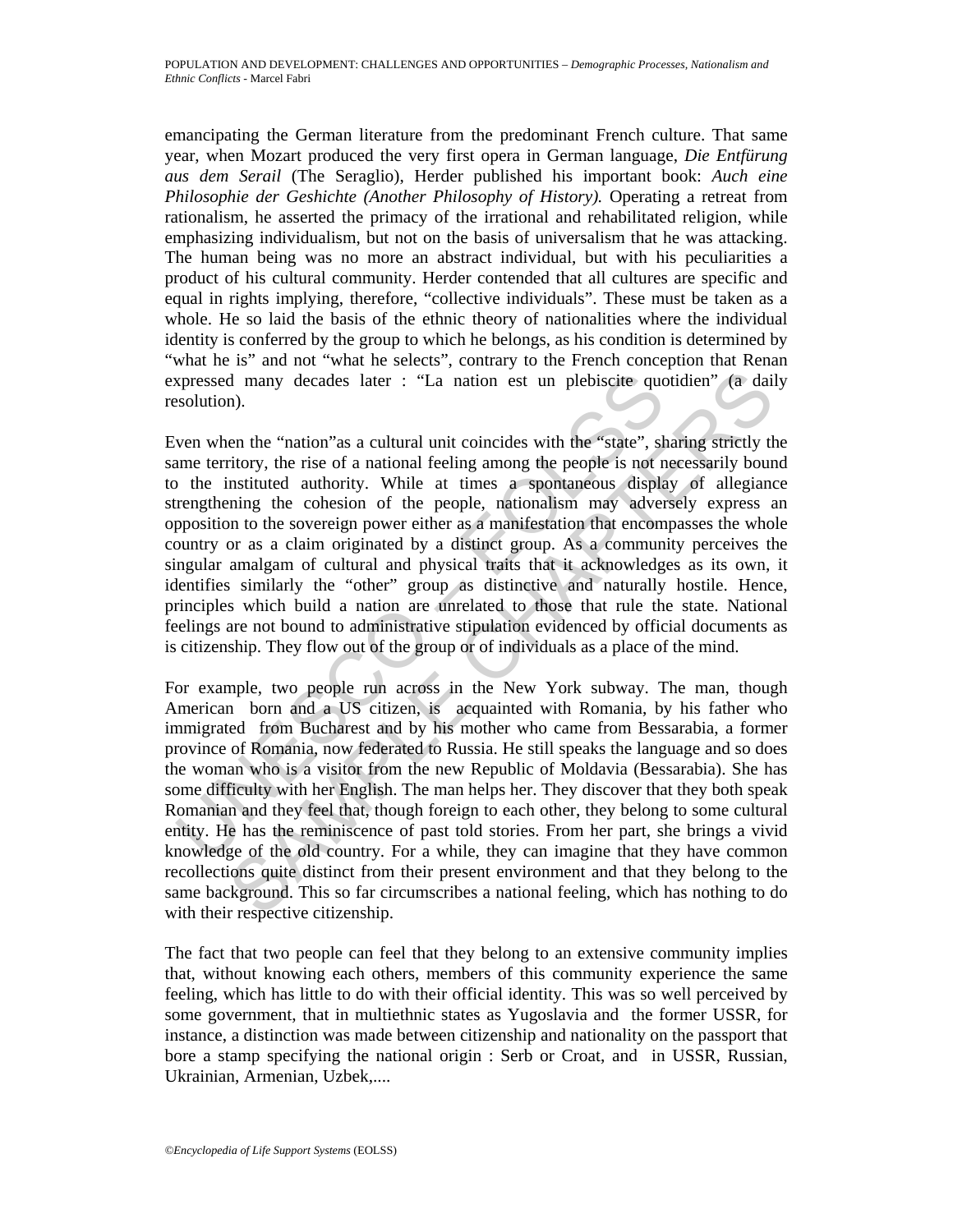Nation can actually be seen as an extended group of people looking back in the same direction, so implying a common history. It is an abstracted commonality, because without knowing each other, these ethnic peoples imagine that they have the same recollection. It is also a post-fact reality. It could be compared to the situation met by partners of a couple who bear a common memory of past life lived together and because of it, anticipate jointly the future. As such, nation can be deemed to be a nostalgic vision, a community dream, selectively preserved to be projected into the present, as a principle for action.

and in turn originate a new nationalism even within the state, or str. Uthough cultural factors have been prominent in shaping nifter them and I alter them and I alter them and I constituent for rallying people around new in originate a new nationalism even within the state, or straighten out to i<br>cultural factors have been prominent in shaping national feeding<br>tected history from folk tales may still alter them and provide a major<br>ent for Since the nation relies at face value on pre-existing features it could be deemed to be a pre-requisite to the foundation of the state. No straight highway, however, leads from one to the other. While a nation asserts itself through alleged traits, these can change and in turn originate a new nationalism even within the state, or straighten out to it. Although cultural factors have been prominent in shaping national feelings, reconstructed history from folk tales may still alter them and provide a major constituent for rallying people around new national values. Nation is a territory of the mind, and nationality not a designated status that administration awards on the basis of legal criteria. The nation is a mentally built in representation of *the* community. As such it belongs to the domain of ideology which figures the way a society thinks itself and acts accordingly. The nationalistic passion shown for instance, by the Serbs takes its roots, together with the orthodox religion, in a short lived mediaeval Empire of Serbia. Between life and dream, this mythic kingdom has become, among other religious, cultural and political acknowledged values, the dynamic force of their extremism.

By contrast, at the time of the Revolution, the Americans who had in common with the French Canadians a hatred for the British economic discrimination and the same practical views and life style that land colonization generates, always refused, even at the time of worst distress, any kind of alliance with or help from them, not because of difference in language but in religion. While both were Christian, and despite a religious pluralism in the rebellious colonies, French Canadians were "papist"and that was too much for the Protestants. A singled criterion was emphasized to justify the creation of two distinct communities.

Basically, the nation does not refer specifically to a territory, except when competing directly with the State for regional autonomy or for a new version of the country. People, however, use to occupy a place where they share a common life style, albeit where they are also part of a social network including class hierarchy and eventually ruled by the State in their capacity of citizens. In this superimposition of value-systems nation's bounds are usually weaker than social bounds, and still weaker than state mandatory decrees. Circumstances, however, can foster one or a few national characteristics, endowing them with values that become the spearhead of a revolutionary situation. The nation is then a group of people in the process of becoming the people.

A pre-requisite to the formation of a nation is not necessarily the existence of a state, but of an extended society, culturally structured and aware of its distinctive features. It implies that space be involved at least in the form of a personal territory, whether reference is made to a homeland or a place of origin, so that, in exceptional cases once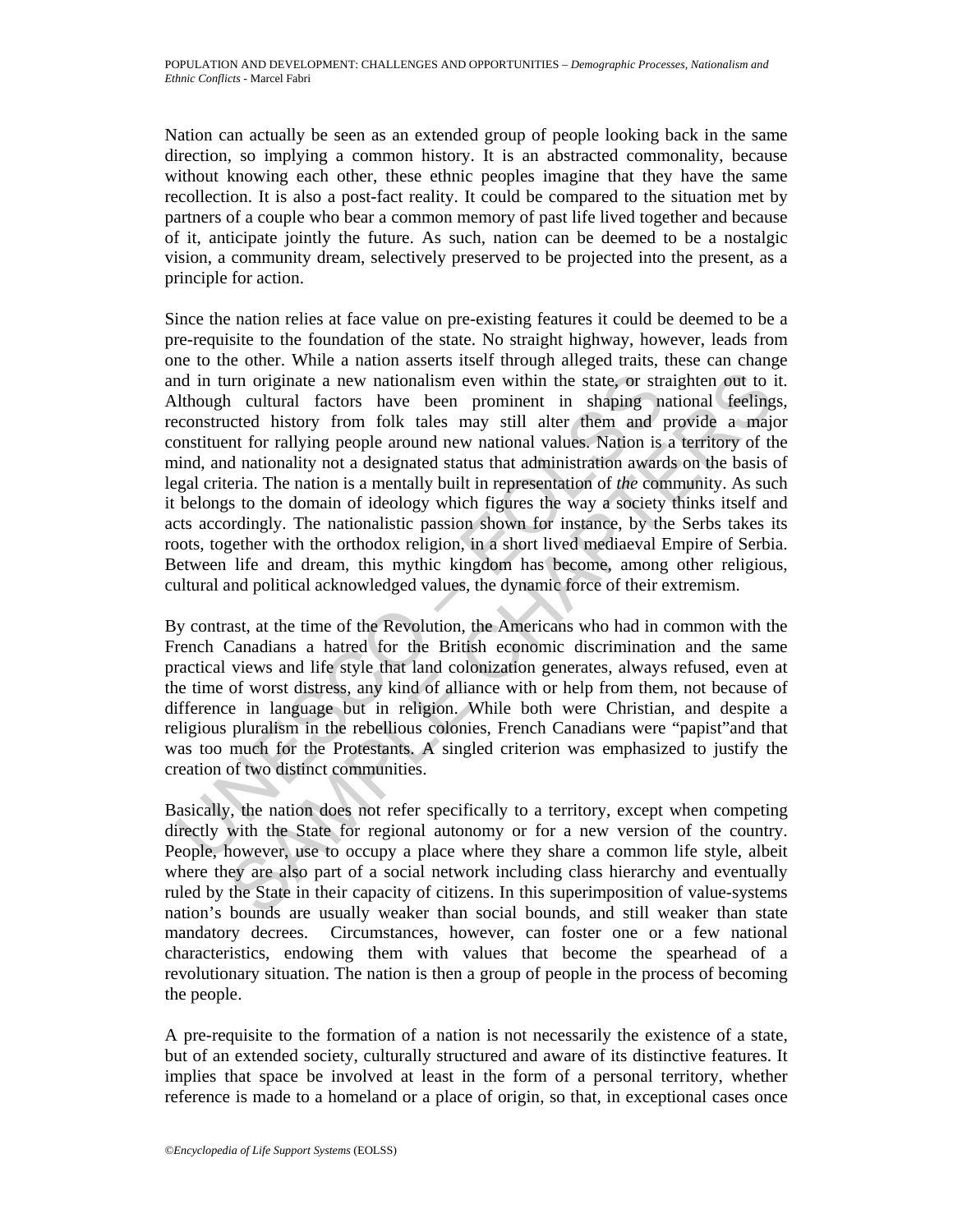settled nomads, referring to their birthplace or to their usual residence, can also pretend to form a nation. Ethnicity, with all of its constitutive elements, if not conducive to the formation of a nation-state, is closer to what Hobsbaum calls a proto-nation. In Western Sahara, Sahrawis, for instance, a special case of a proto-nation of nomads, have added a "historical relation" to the emergence of a nation-state through fifteen years of sedentariness in refugee camps. Formally identified by place of origin and by their genealogy as a population, they claim their particularism in order to choose the hard way of their independence from Morocco. From a population loosely delineated through original features, they pretend to a national autonomy in view of proclaiming an independent state, by making a distinction between a religious allegiance to the king they recognize, and a political submission they do not; a situation that history has widely confirmed.

National feelings may affect the behavior of communities. People from a self declared nation tend to be seen as behaving in accordance with a common pattern that comes from the memory of standard ancestral reactions to circumstances. These can create a set of conditions that mold the adaptive population. Though superficial, the comparison John Fisher proposes between Ukrainians and Texans, illustrates beyond his wit, likenesses between two distinct populations, yet ostensibly exposed to similar conditions. Vastness and nudity of the land -region as a physical context can help shape a national pattern- , a tradition of horsemanship, cattle raising and cotton growing shaken by an industrial boom, all this seems to have created a common complex of superiority manifested through the same buoyant attitude.

fational feelings may affect the behavior of communities. People from<br>ation tend to be seen as behaving in accordance with a common p<br>com the memory of standard ancestral reactions to circumstances. The<br>t of conditions tha feelings may affect the behavior of communities. People from a self declare<br>and to be seen as behaving in accordance with a common pattern that com<br>memory of standard ancestral reactions to circumstances. These can ereate<br> History has always made a difference between state and nation, although the attempts of the former to claim the characters of the latter often caused confusion. For Gellner, however, nationalism "is primarily a political principle, which holds that the political and the national unit should be congruent....In brief, nationalism is a theory of legitimacy, which requires that ethnic boundaries should not cut across political ones, and, in particular, that ethnic boundaries within a given state...should not separate the power-holders from the rest" Rebellion, independence fights, protests for cultural freedom and the right to preserve affinity based on language, religious forms or life style, have also nested within states the germs of nationalism, inasmuch as independence struggles erupt against unaccepted authorities. The Nineteenth century used to be the golden age of nationalism. This was the time when nations emerged from some striking features people shared claiming as perennial their occasional commonality. The following century, however, would consecrate nation-state aspirations, following Wilson's principle of self-determination, with the creation of numerous new states, in the wake of World War I. This is indeed the situation that Renan had anticipated. Nowadays, nationalism having seemingly faded in the face of other ideologies, operates an unexpected come back, which further increases the difficulty of defining it.

In the debate, what mostly tends to be forgotten is the very core of a nation or of a state: the population. Attempting to retrace this elementary truth brings into light the reality of a population, otherwise identified by criteria such as language, religion or ethnicity. However, defining population is not straightforward. It is apparently the task of demography, standing as an autonomous discipline for studying human population. Is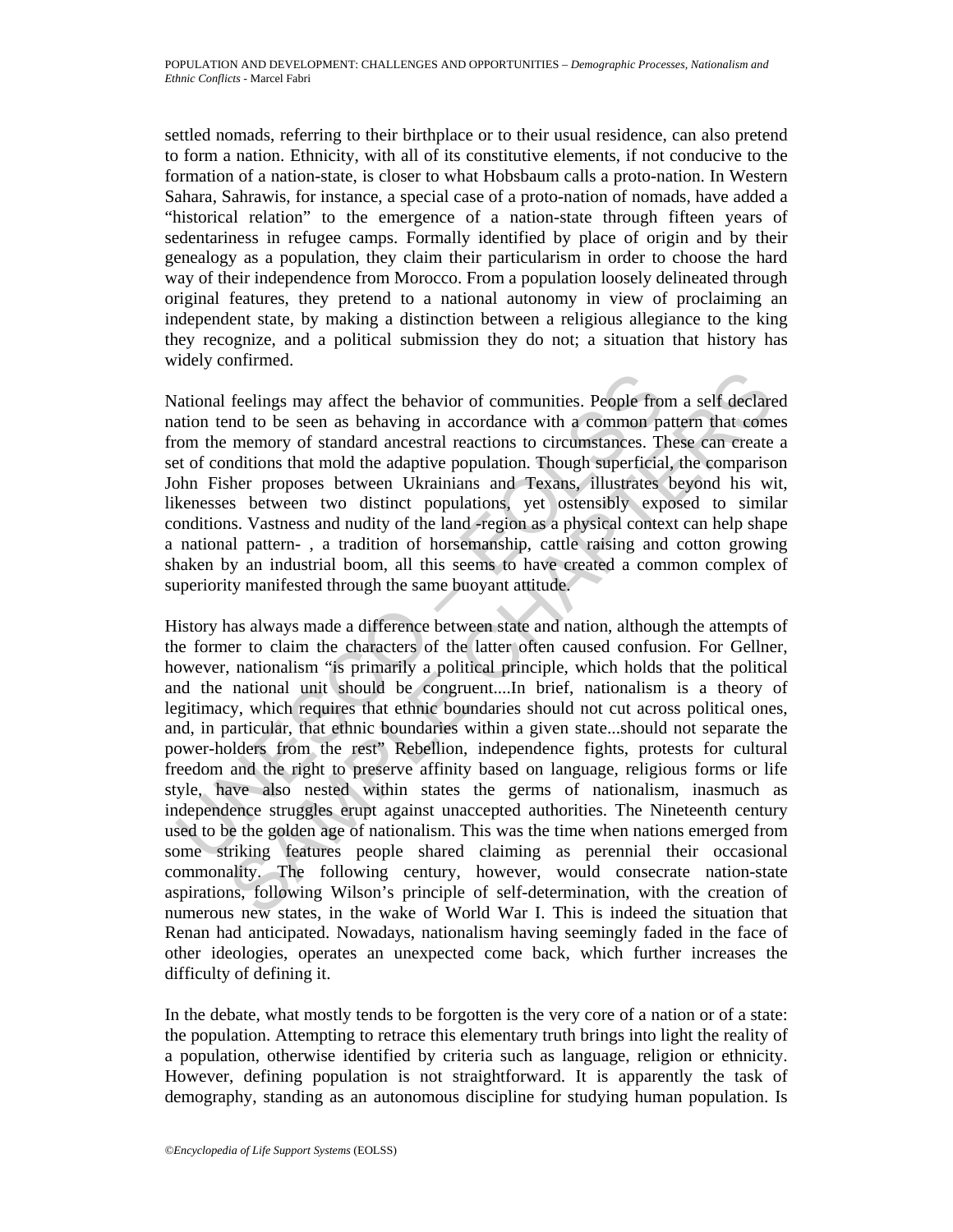this a self-sufficient claim both in substance and method? Answering this question requires to be more specific about the ways and aims of the "study" and about what, in this instance, is meant by "population".

Should "to study" be understood as rendering a comprehensive picture of the "population"? Morphology, quantity or built-in process? Under which perspective? Before considering an uncertain answer one should remember that the first mention of the term demography was made by Achille Guillard, a French beforehand "demographer", who published in 1855 a book entitled: *Eléments de statistique humaine, ou démographie comparée.* Even if he saw demography as "the natural and social history of the human kind", his whole title was unequivocal enough for his followers to assign the new discipline to "the scientific study of human populations, primarily with respect to their size, their structure and their development". More explicitly, "it takes into account the quantitative aspects of their general characteristics". This definition remains in line with Quételet's "Social Physics"that secured the ties of demography to statistics, in the main-stream of a positivism derived from physical science. As a distinct branch of statistics and under its formal aspect, the new specialization was bound to the fascination of the number, leaving the door open to other kinds of studies in population matters, nonetheless considered as extraneous to the strict discipline.

rimarily with respect to their size, their structure and their deverylicitly, "it takes into account the quantitative aspects of their generals in stream in the with Quételet's "Social Physsics" that sem emorgraphy to sta v with respect to their size, their structure and their development". Motive and their development". Motive and their and their development". Motive and the condition term and the quantitative aspects of their general cha Insofar as demography abode by the positive science, it was bound by the very nature of its approach. While pretending to ignore man, to focus on macro-analysis, it had nevertheless to struggle with the notion of risk, and therefore, of uncertainty, central to a population process. Having to deal with mortality and fertility as the dynamic ingredients of a population, demography was addressing the probable occurrence of events. Not that mortality be a risk by itself. After all there is an eventual certainty attached to death, for every life comes to an end. But death may be delayed or anticipated and can occur at any time between birth and older ages reached by individuals (*It can be said that, declines in mortality and fertility rates in Western countries express an overall delay to dying or to being born with respect to the past, emphasizing the role time plays in demography.*). Similarly, other events such as marriages and birth can occur early or late in the course of life. When risks are concerned, it becomes difficult to speak of strict determinism, even when probabilities are assigned through greater numbers of people. Indeed, changing probabilities is inferring new explanatory interpretations that are foreign to formal demography, which of its own cannot treat causality. Anyway, since past and present conditions induce demographic events that convey social memory and thus take place in a social setting, demography ceases to be this positive science that early statisticians dreamed of, to become deeply involved in social sciences. As if it were possible to draw a firm partition between the "what is?", the "how?" and the "why?", formal demography confined, however, on the safer ground of description and analysis of abstract populations, entrusting "population studies" with explanation.

"Studying" is only one term that helps define demography, while its object, the core of ethnic groups, remains vague. Functional definitions of "population" have been proposed. Among these, the *Multilingual Demographic Dictionary,* referring to the demographic usage, specifies that the term "population" applies to the inhabitants (those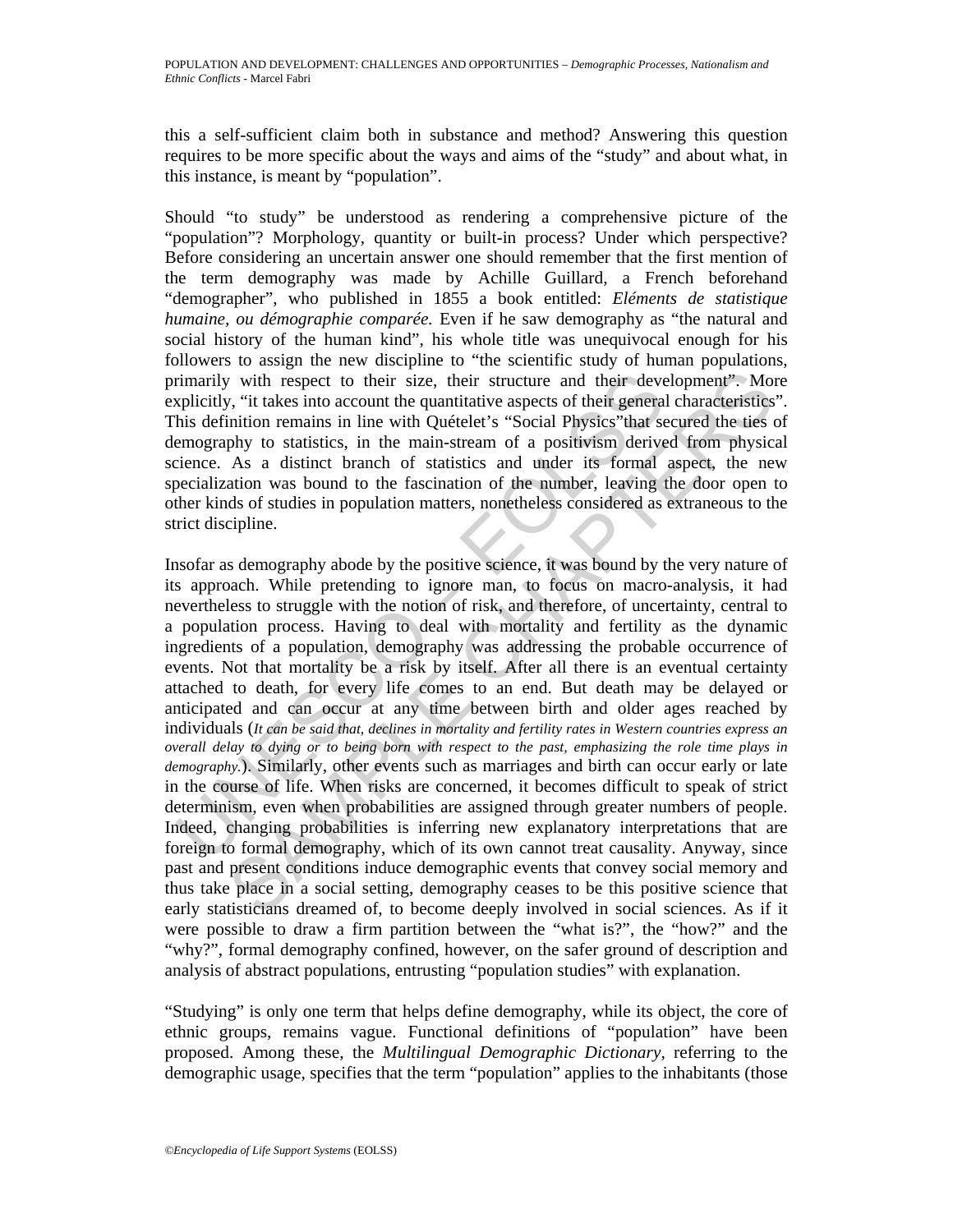who occupy as a place of settled residence) of a given area". Another formulation directly relates the term "to the number of people in a given area"

Linking so population to the territory, fulfills two different, though related, types of preoccupation: one for statistical purposes assigns a strict location to a population that must be viewed through its quantitative aspect, the other deliberately neglects nomad populations as such, noting their occasional presence within a given territory. Gypsies, for instance, only exist by reference with the territory that includes them at a date or during a definite period. Space being given by definition, demography can thereon focus on time rather than on spatial dimension. By insisting on a settled population, one privileges the administrative approach that characterizes the state over the nation or over any community based on some feature, emphasizing pre-determined geopolitics over cultural characteristics, and this, quite curiously, at a time, when Herder's romantic conception of the nation tended to prevail all over Europe, in the mid nineteenth century.

ver cultural characteristics, and this, quite curiously, at a time,<br>mantic conception of the nation tended to prevail all over Eur<br>ineteenth century.<br>1 demography, while time may seem flexible enough to figure eithe<br>atte) tural characteristics, and this, quite curiously, at a time, when Herder<br>conception of the nation tended to prevail all over Europe, in the mi<br>h century.<br>Strahle conception of the nation tended to prevail all over Europe, In demography, while time may seem flexible enough to figure either as the moment (date) or as a period (year, decade...), a territory to be useful, must be an area that contains the address as the most accurate reference. Although time and space suffice to locate a population, they are unqualified to define it. Barring residence characterizations, other traits are actually needed to do so. For instance, the number of convicts is barely determined by locating the population of a prison at a given time. They can be confused, for instance, with the penitentiary personnel. Incarcerated people may well reside in the reformatory building, but what characterizes them is that they are not allowed to leave; they have been sentenced; they are identified by their status. They represent a population in the sense that they are part of a specific process that parallels the demographic course. As prisoners, they are born at the time they were condemned and being assigned to a jail became "immigrants". Again, the location is subsidiary. What matters is the qualification of the location. They may only leave, through death or their release seen as an emigration. By then, they lose the status that defined them, they cease to exist.

Indeed, biological patterns as sex may also serve as a main or joint criterion to apprehend groups of people. Age is certainly an essential distinction between individuals and the very variable pertaining to demography. Are not these typical objects for demography? Apparently, only once conditions of geographical residence have been set.

A broader definition would view population as any collection of persons sharing some common characteristic. Emphasis is not anymore on residence that becomes but one characteristic among others, once it has been specified that "attributes" refer to human beings. While in essence the definition still responds to statistical purposes, it could, as it fits, accept qualitative aspects when duly defined. Yet, measurable traits are implicit to this definition, since the selected criteria should determine a homogeneous community of people.

As can be surmised, definitions of population, and, therefore, of demography as its analytical tool, derive basically from the practical need of sorting out people according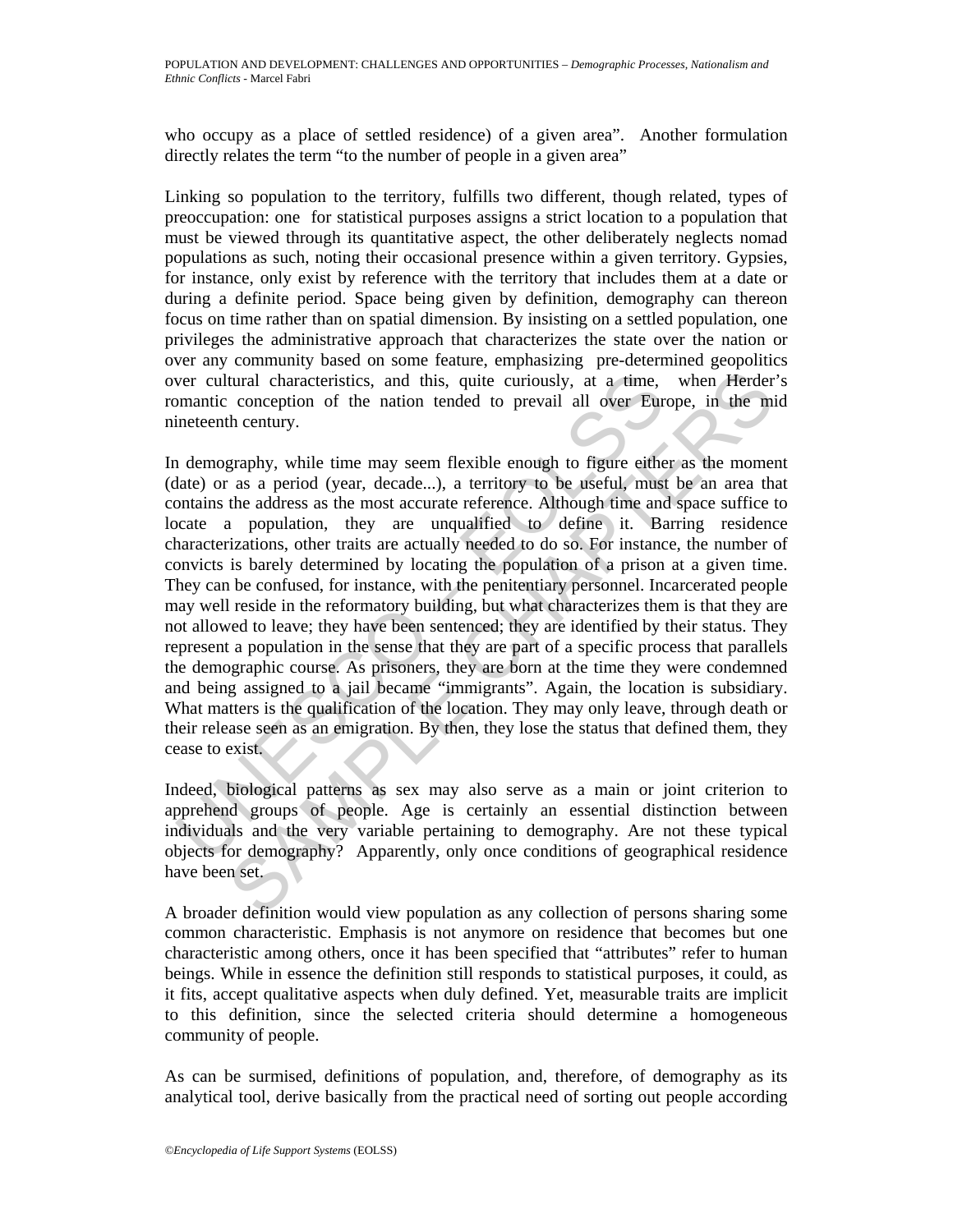to unambiguous criteria. Congruity is evidenced through statistics that relinquishes the individual to deal with groups composed of quasi-identical constituents. A census is precisely this administrative device that records homesteaders within the borders of a given territory, in accordance with preset shared characteristics; hence the prime necessity of defining "population" as the number of people in a given area at a given moment in time. Formal demography finds its source and its initial justification in the census. Its primary concern is to estimate population size and structure, measuring and analyzing the components of population change--that is, births, deaths, and migration--and those aspects of population structure--that is, the composition of the population by age and sex- that help explain its evolution. While the census seems to come as a static description of a given stock, it bears enough results and trends to infer the dynamics of the population from the continuous registration of its vital events. The demographic process delineates a delicate balance between natality and mortality, where the number of births usually prevails.

emographic process delineates a delicate balance between natality<br>there the number of births usually prevails.<br>
theory, a census is inquisitive. It can be seen as a control device ov<br>
add, likewise, in accordance with a s phic process delineates a delicate balance between natality and mortality<br>enumber of births usually prevails.<br>  $\alpha$ , a census is inquisitive. It can be seen as a control device over the populatio<br>
wise, in accordance with In theory, a census is inquisitive. It can be seen as a control device over the population and, likewise, in accordance with a statistical approach as the expression of rationality. The census, therefore, proceeds on two levels: one addresses the individual in its present self condition and second as the family representative, or for practical considerations, the household head, given the difficulty of defining unambiguously a "family" for statistical purposes. Hence this notion of household that stresses the economical intra dependence of the social unit composed of individuals living under the same roof. The main object of a census is then to enumerate all the individuals according to the smallest effective social organization.

Despite its apparent simplicity, the operation and its magnitude involve enormous costs and management constraints. This results in making it a state affair that only a national or international entity can finance and undertake.

As relating always to the national territory, the census considers residency as the prime criterion of legitimacy, whether the enumerated persons are inhabitants by right even when absent at the time of the taking (*de jure* population) or, while away from their home, are present at the place of the enumeration (*de facto* population). Strict administrative definitions do not allow to decide whether responding or not. The State usually makes the census compulsory.

For the census, the territory is given, even if reality shows how versatile can sometimes be a borderline that moves with the hazard of history. On the map, country limits are determined as much by physical characteristics of the land and its material resources than by human environmental features. Internal politics and the balance of power with neighboring countries tend to make national frontiers more precarious, so that a fixed territory and the state built upon it express only the will of the present authorities to achieve and perpetuate their geopolitical model. It results that a territory is primarily a political space and that a population census founded on it is a political action aimed at asserting sovereignty. Mandatory as it is, the census enumerates the citizens.

This aspect of the census underlines the tight dependence of demography on its statenational sources and political objects. This is further displayed by controversy about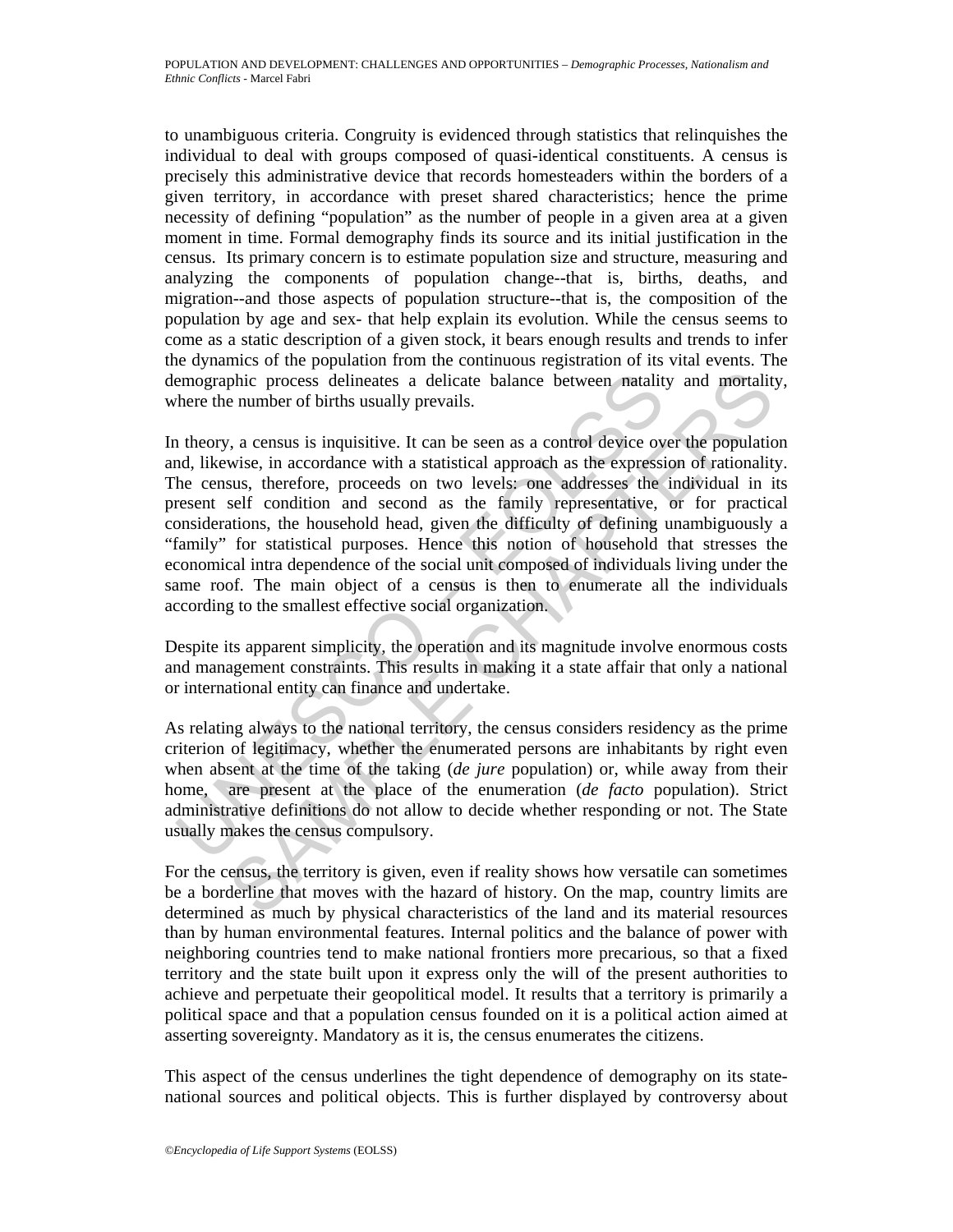questions included in many censuses, either about religion, ethnicity or economic status and the political or psychological reluctance shown by respondents to deliver unambiguous answers to personal and sometime politically sensitive questions. To inquire, for instance, about spoken language, in a Belgian census, may eventually reflect on the current administrative divisions, parting the country according to the French or Flemish in use within the region. This "natural" linguistic partition as shown by the national census becomes a political asset that affects, i.a., the school distribution between Flemish- and French-speaking education.

Paradoxically, these questions often contradict the centripetal intentions of the census by creating or emphasizing the consciousness of a difference among linguistic groups or religious communities. In this opportunity, the census provides the arguments to communities that aspire to shape their specific identity in the face of the nation-state. It can be noted that, at a time when nationalism displays a revival of tense aggressiveness, being a member of a nation still comes as a chosen status, a feeling of belonging, where nevertheless territory and residence are at stake, but where citizenship tends to become meaningless.

ommunities that aspire to shape their specific identity in the face of the mare bottod that, at a time when nationalism displays a revival of tensure in a member of a nation still comes as a chosen status, a feeling of lev ities that aspire to shape their specific identity in the face of the nation-state.<br>
betecht that, at a time when nationalism displays a revival of tense aggressiveness<br>
benember of a nation still comes as a chosen status, Referring to what he considered as one of the 18th century great novelties in the techniques of power, Foucault pointed out "population" as an emerging economical and political problem: "wealth-population, manpower-population or labor capacity, the population is in balance between its own growth and the resources it avails. Governments notice that they do not simply deal with subjects, not even with a 'people', but with a 'population' implying its specific phenomena and its own variables: natality, morbidity, length of life, fertility, health condition, illness frequency, modes of alimentation and habitat". This could indeed justify the population census, but the rediscovery of a "population" beyond its vital rates in terms of social factor belongs in its own right to the 20th century.

Summing up, it seems that current definitions of population are either too restrictive, when assigned to a territory, or to vague for a formal demography when any characteristic can be attributed to a human group. Stricto sensu, population can, however, exist in the absence of a fixed territory. A nation, for instance, even when questing a location, does not need borderlines or physical characters to define itself. As the population is identified by given attributes, the people have the option of adhering to values which are constitutive of a nation. Self-determination makes then the difference with a given citizenship.

- -
- -

TO ACCESS ALL THE **22 PAGES** OF THIS CHAPTER, Visit[: http://www.eolss.net/Eolss-sampleAllChapter.aspx](https://www.eolss.net/ebooklib/sc_cart.aspx?File=E1-13-04-04)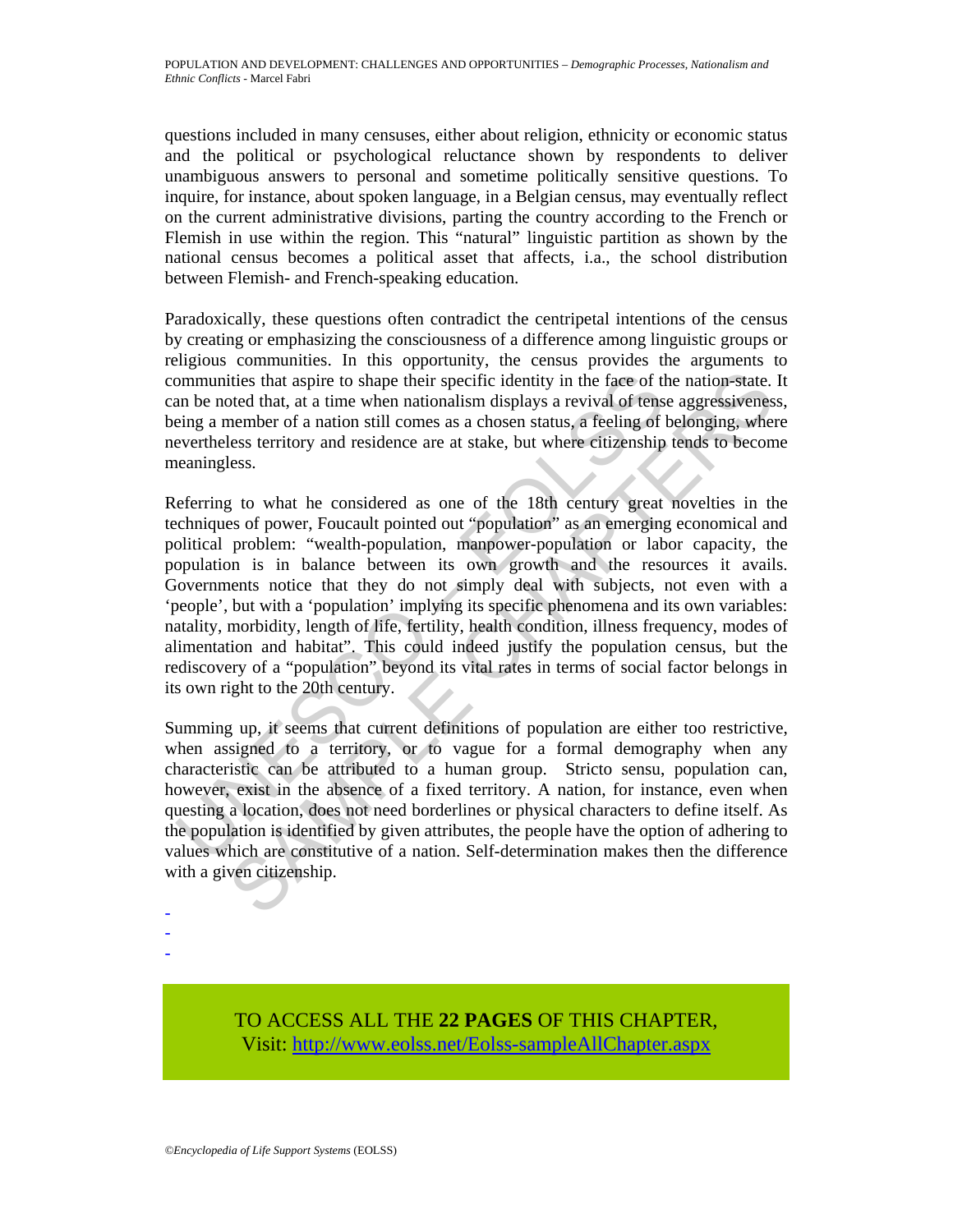## **Bibliography**

ANDERSON, Benedict : *Imagined Communities,* p.46

ANDERSON, Benedict : *Imagined Communities*, the revised and extended edition, Verso, London-New York, 1991.

ANDREEV, E. M. and KSENOFONTOVA, N.Ju. : *La mortalité infantile en URSS en 1979-1980. Résultats d'une enquête inédite.* Population,3,1996, 539-572. Idem

BALIBAR, Etienne & WALLERSTEIN, Immanuel : *Race, Nation, Class - Ambiguous Identities,* Verso, London-NewYork, 1991. Idem, p. 17

CARATINI, Roger : *Dictionnaire des nationalités et des minorités de l'ex-U.R.S.S.*, Larousse, Paris, 1992.

CARATINI, Roger : Op. cit.

CARRERE d' ENCAUSSE, Hélène : *L'empire éclaté,* Flammarion, Paris, 1978

CARRERE d' ENCAUSSE, hélène : *The Republics Lose Independence,* in *Central Asia (A Century of Russian Rule),* Edward Allworth (ed.), Columbia University Press, New York and London, 1967.

DUMONT, Louis : *Essais sur l'individualisme,* Editions du Seuil, Paris, 1983, pp.118-120

DUPAQUIER, Jacques et Michel : *Histoire de la démographie,* Librairie Académique Perrin, (Pour l'histoire), Paris, 1985.

FISCHER, John : *Why They Behave Like Russians,* Harper & Row, Publishers, Inc., 1946.

992.<br>
ARATINI, Roger : Op. cit.<br>
ARRERE d' ENCAUSSE, Hélène : L'empire éclaté, Flammarion, Paris, 1978<br>
ARRERE d' ENCAUSSE, hélène : *The Republics Lose Independence*, in *Central*<br>
ussian Rule), Edward Allworth (ed.), Col II, Roger : Op. cit.<br>
E d' ENCAUSSE, Hélène : L'empire éclaté, Flammarion, Paris, 1978<br>
5 d' ENCAUSSE, hélène : The Republics Lose Independence, in Central Asia (A Century :<br>
de). Edward Allworth (ed.), Columbia Universit FOUCAULT, Michel : *Histoire de la sexualité : La volonté de savoir*, Editions Gallimard, NRF, Paris 1976, pp.35-36. *"Une des grandes nouveautés dans les techniques de pouvoir, au XVIIIe siècle, ce fut l'apparition, comme problème économique et politique, de la "population": la population-richesse, la population-main-d'oeuvre ou capacité de travail, la population en équilibre entre sa croissance propre et les resssources dont elle dispose. Les gouvernements s' aperçoivent qu'ils n ónt pas à faire simplement à des sujets, ni même à un "peuple", mais à une "population", avec ses phénomènes spécifiques et ses variables propres : natalité, morbidité, durée de vie, fécondité, état de santé, fréquence des maladies , formes d"alimentation et d'habitat."* 

FROMKIN, David : *A Peace to End All Peace (The Fall of the Ottoman Empire and the Creation of the Modern Middle East),* Avon Books, New York, 1989, p. 213

GELLNER, Ernest : *Nations and Nationalism,* Cornell University Press, Ithaca, NY, 1983.

GURR, Ted R. & HARFF, Barbara : *Ethnic Conflicts in World Politics*, Westview Press, Boulder-San Francisco-Oxford, 1994, p. xiii.

GURR, Ted R. & HARFF, Barbara : op. cit.

GURR, Ted R. & HARFF, Barbara : op. cit. p. 32 & seq.

HOBSBAWM, Eric J. : *Nation and Nationalism since 1780*, 2d edition, Cambridge University Press, 1992.

IUSSP: *Multilingual Demographic Dictionary*, 2d edition adapted by Etienne van de Walle, Ordina Editions, Liège, 1982.